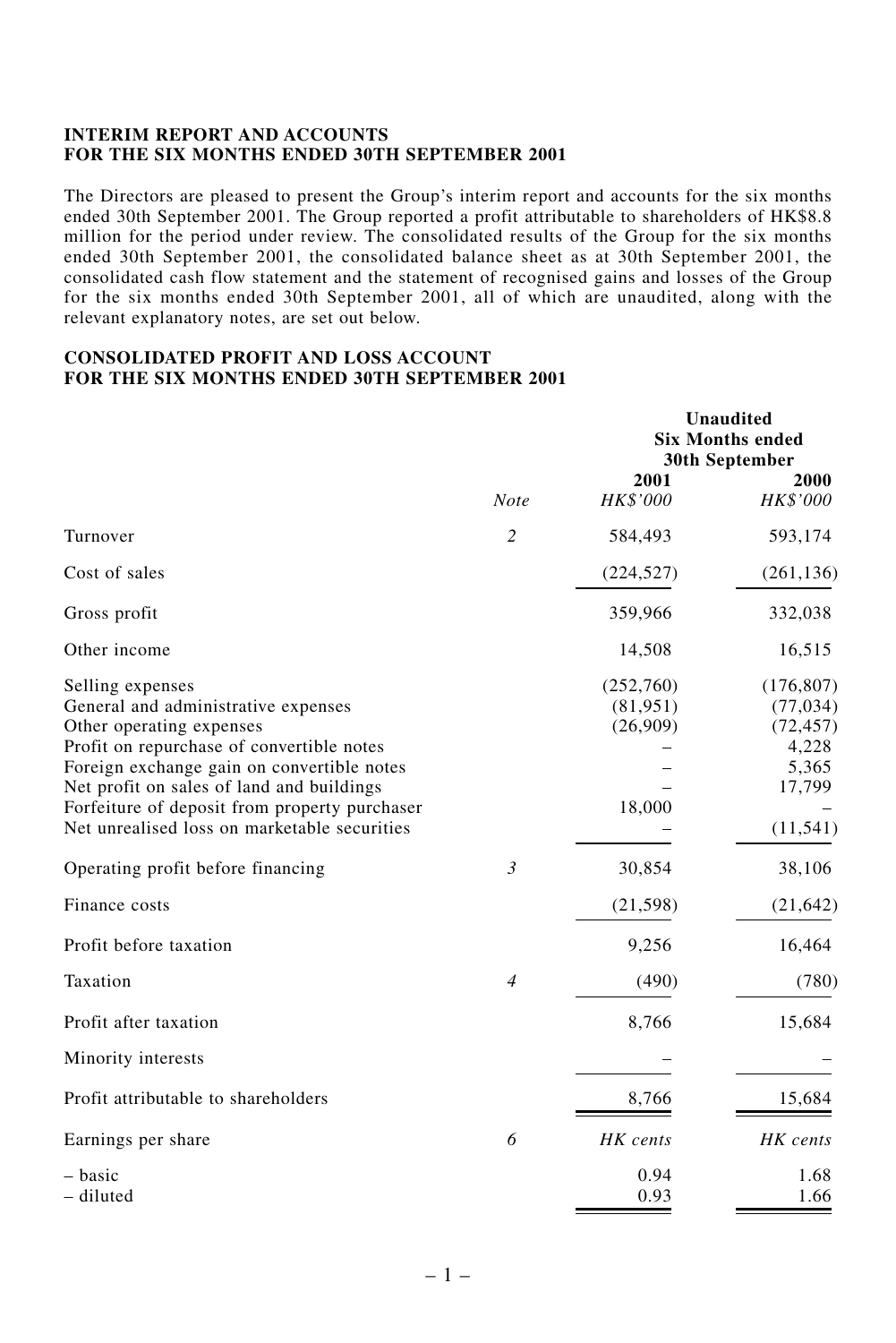# **CONSOLIDATED BALANCE SHEET AT 30TH SEPTEMBER 2001 AND 31ST MARCH 2001**

|                                                             |      | <b>Unaudited</b><br>30th September<br>2001 | 31st March<br>2001 |
|-------------------------------------------------------------|------|--------------------------------------------|--------------------|
|                                                             | Note | HK\$'000                                   | <i>HK\$'000</i>    |
| Fixed assets                                                |      | 963,832                                    | 972,940            |
| Investment securities                                       |      | 4,299                                      | 4,299              |
| Trademarks and patents                                      |      | 24,426                                     | 25,485             |
| Non-current assets                                          |      | 992,557                                    | 1,002,724          |
| Current assets                                              |      |                                            |                    |
| <b>Stocks</b>                                               |      | 406,841                                    | 353,591            |
| Debtors and prepayments                                     | 7    | 309,435                                    | 300,303            |
| Marketable securities                                       |      | 40                                         | 430                |
| Cash and bank balances                                      |      | 41,008                                     | 61,844             |
|                                                             |      | 757,324                                    | 716,168            |
| Current liabilities<br>Bank overdrafts and short term loans |      |                                            |                    |
| Secured                                                     |      | 192,169                                    | 169,646            |
| Unsecured                                                   |      | 25,976                                     | 23,433             |
| Creditors and accruals                                      | 8    | 375,644                                    | 363,856            |
| Current portion of other long term liabilities              | 11   | 23,747                                     | 27,630             |
| Taxation payable                                            |      | 11,612                                     | 13,110             |
|                                                             |      | 629,148                                    | 597,675            |
| Net current assets                                          |      | 128,176                                    | 118,493            |
| Employment of funds                                         |      | 1,120,733                                  | 1,121,217          |
|                                                             |      |                                            |                    |
| Financed by:                                                |      |                                            |                    |
| Share capital                                               | 9    | 93,634                                     | 93,634             |
| Reserves                                                    | 10   | 674,778                                    | 662,699            |
| Shareholders' funds                                         |      | 768,412                                    | 756,333            |
| Minority interests                                          |      | 1,425                                      | 1,408              |
| Loans from shareholders                                     |      | 3,892                                      | 3,892              |
| Other long term liabilities                                 | 11   | 347,004                                    | 359,584            |
| Funds employed                                              |      | 1,120,733                                  | 1,121,217          |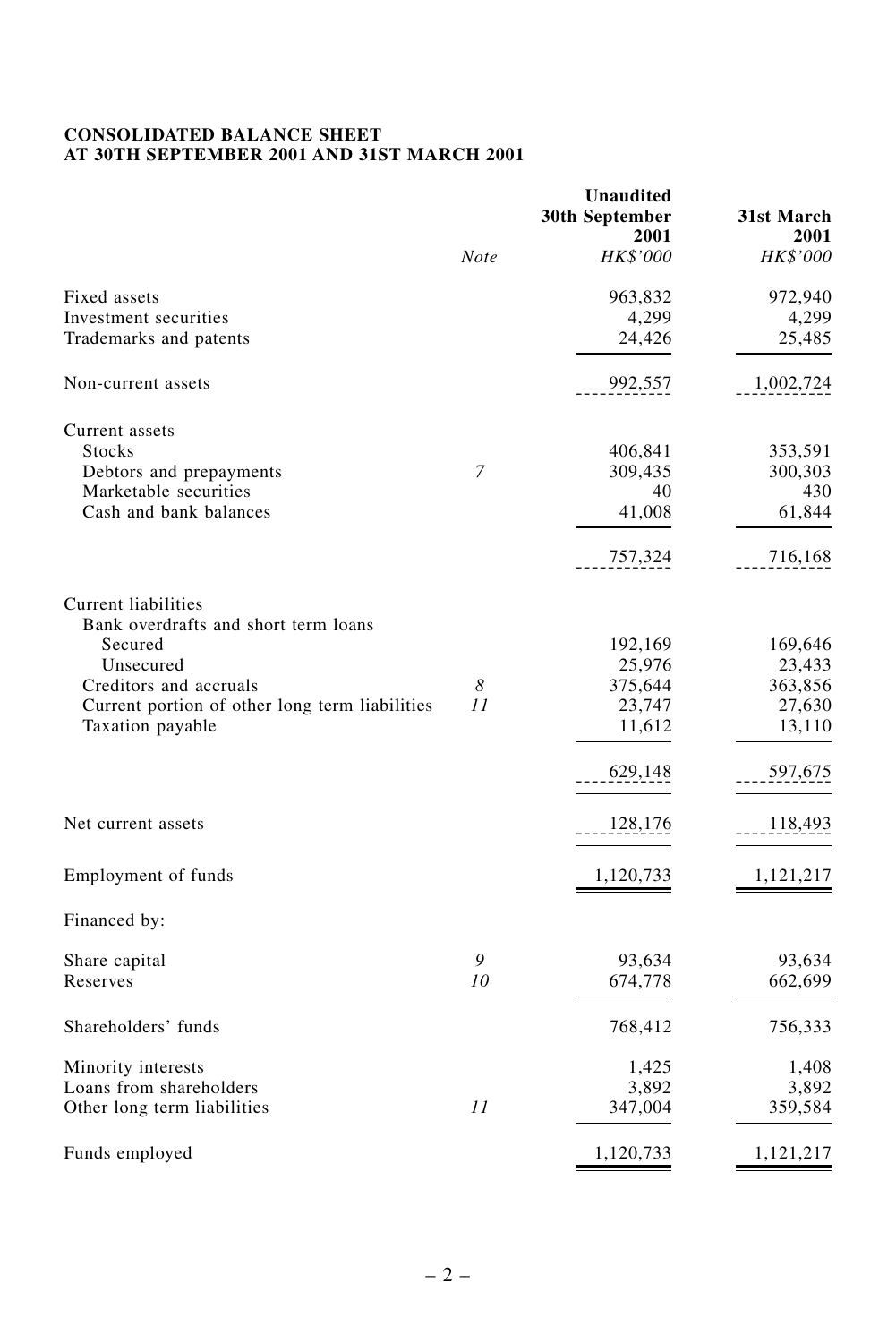## **CONSOLIDATED CASH FLOW STATEMENT FOR THE SIX MONTHS ENDED 30TH SEPTEMBER 2001**

|                                                                                               | <b>Unaudited</b><br><b>Six Months ended</b><br>30th September |                         |
|-----------------------------------------------------------------------------------------------|---------------------------------------------------------------|-------------------------|
|                                                                                               | 2001<br>HK\$'000                                              | <b>2000</b><br>HK\$'000 |
| Net cash inflow from operating activities<br>Net cash outflow from returns on investments and | 749                                                           | 21,257                  |
| servicing of finance                                                                          | (19,045)                                                      | (19, 528)               |
| Net tax paid                                                                                  | (1,988)                                                       | (2,132)                 |
| Net cash (outflow)/inflow from investing activities                                           | (15,760)                                                      | 72,054                  |
| Net cash inflow/(outflow) from financing                                                      | 16,885                                                        | (71, 755)               |
| Decrease in cash and cash equivalents                                                         | (19, 159)                                                     | (104)                   |
| Cash and cash equivalents at 1st April                                                        | 30,031                                                        | (35, 323)               |
| Effect of foreign exchange rate changes                                                       | 1,389                                                         | (6,686)                 |
| Cash and cash equivalents at 30th September                                                   | 12,261                                                        | (42, 113)               |
| Analysis of the balances of cash and cash equivalents:                                        |                                                               |                         |
| Cash and bank balances                                                                        | 41,008                                                        | 63,007                  |
| Short term bank loans repayable within three months<br>from date of advance                   | (28, 747)                                                     | (105, 120)              |
|                                                                                               | 12,261                                                        | (42, 113)               |

## **STATEMENT OF RECOGNISED GAINS AND LOSSES FOR THE SIX MONTHS ENDED 30TH SEPTEMBER 2001**

|                                                                                                   | Unaudited<br><b>Six Months ended</b><br>30th September |                         |
|---------------------------------------------------------------------------------------------------|--------------------------------------------------------|-------------------------|
|                                                                                                   | 2001<br><b>HK\$'000</b>                                | 2000<br><b>HK\$'000</b> |
| Exchange gains/(losses) arising on translation of<br>overseas subsidiary companies not recognised |                                                        |                         |
| in the profit and loss account                                                                    | 3.313                                                  | (15,700)                |
| Profit attributable to shareholders                                                               | 8,766                                                  | 15,684                  |
| Total recognised gains/(losses)                                                                   | 12,079                                                 | (16)                    |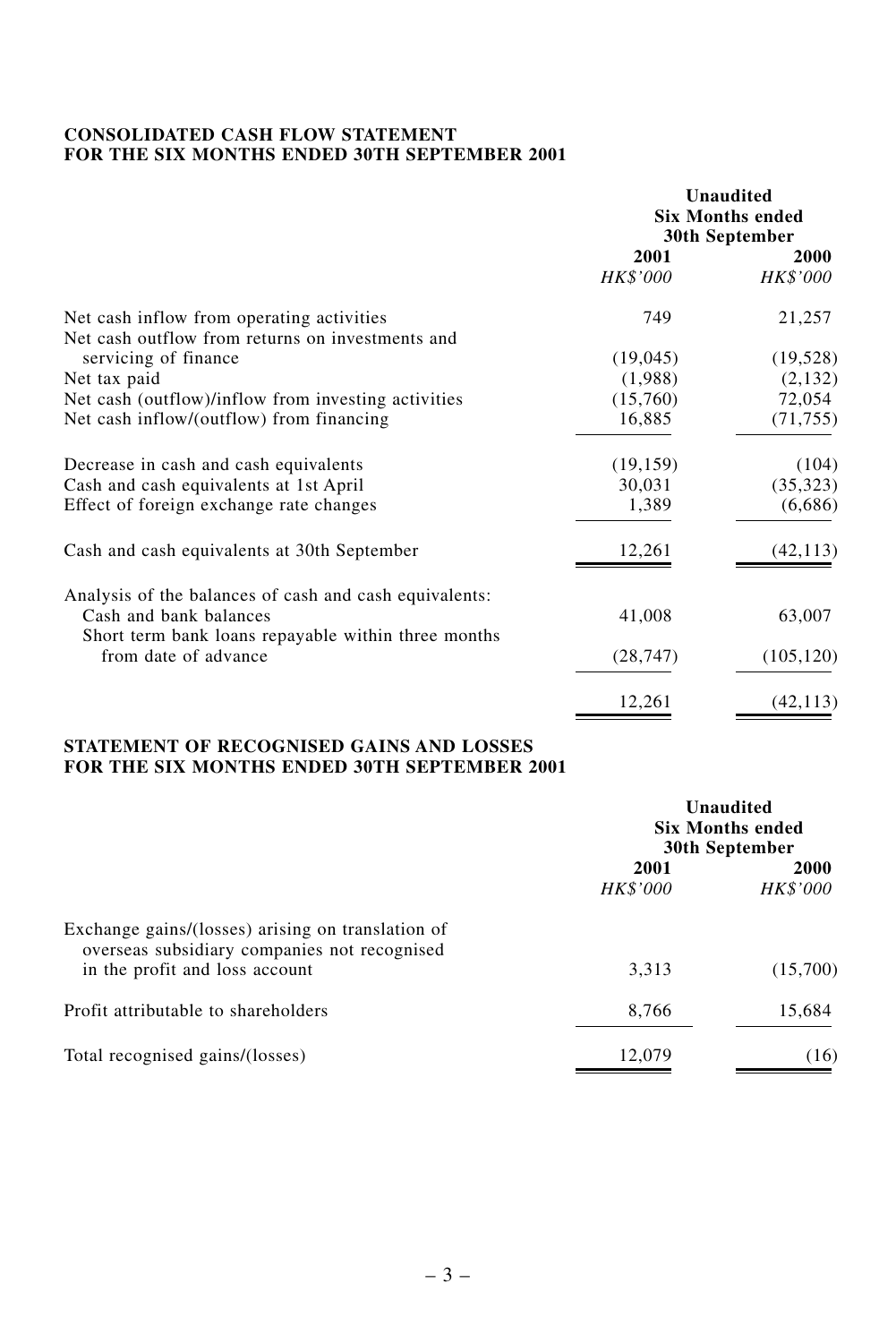## **NOTES TO INTERIM ACCOUNTS**

#### **1. Principal accounting policies**

These unaudited consolidated interim accounts ("interim accounts") are prepared in accordance with Statement of Standard Accounting Practice ("SSAP") No. 25, "Interim Financial Reporting", issued by the Hong Kong Society of Accountants, (as applicable to interim accounts), and Appendix 16 of the Listing Rules of The Stock Exchange of Hong Kong Limited. These interim accounts should be read in conjunction with the Annual Report 2001.

The accounting policies adopted in the preparation of these interim accounts are consistent with those used in the annual accounts for the year ended 31st March 2001 except that the Group has changed certain of its accounting policies following the adoption of the new or revised SSAPs issued by the Hong Kong Society of Accountants which are effective for accounting periods commencing on or after 1st January 2001; set out as follows:

|                    |                            | SSAP 9 (revised) : Events after the balance sheet date                             |
|--------------------|----------------------------|------------------------------------------------------------------------------------|
|                    |                            | SSAP 10 (revised) : Accounting for investments in associates                       |
|                    | SSAP 14 (revised) : Leases |                                                                                    |
|                    |                            | SSAP 17 (revised) : Property, plant and equipment                                  |
| SSAP <sub>26</sub> |                            | : Segment reporting                                                                |
| SSAP <sub>28</sub> |                            | : Provisions, contingent liabilities and contingent assets                         |
| SSAP <sub>29</sub> |                            | : Intangible assets                                                                |
| SSAP <sub>30</sub> |                            | : Business combinations                                                            |
| SSAP <sub>31</sub> |                            | : Impairment of assets                                                             |
| SSAP <sub>32</sub> |                            | : Consolidated financial statements and accounting for investments in subsidiaries |

The changes to the Group's accounting policies and the major effect of adopting these new policies are set out below:

- (a) Goodwill arising on acquisition of subsidiary companies on or after 1st April 2001 is included in the balance sheet as a separate asset and amortised using the straight line method over its estimated useful life of not more than 20 years. In prior years, goodwill on acquisition was taken directly to reserve. This change in accounting policy has no effect on the accounts for the period.
- (b) In prior years, the Group capitalised an internally generated trademarks and patents amounting to HK\$1,000,000. The adoption of SSAP 29 has meant that the internally generated trademark did not meet the recognition criteria prescribed in the new standard. In accordance with the transitional provision of SSAP 29, this change in accounting policy has been applied retrospectively and as a result, trademarks and patents and reserves of the Group as at 31st March 2001 and 31st March 2000 have decreased by HK\$1,000,000.

#### **2. Turnover and contribution to profit before taxation**

An analysis of the Group's turnover and contribution to the profit before taxation by principal activities and markets is as follows: **Contribution to**

|                                   | <b>Turnover</b><br>Unaudited<br>Six months ended<br>30th September |               | Contribution to<br>profit before taxation<br>Unaudited<br>Six months ended<br>30th September |               |
|-----------------------------------|--------------------------------------------------------------------|---------------|----------------------------------------------------------------------------------------------|---------------|
|                                   | 2001                                                               | 2000          | 2001                                                                                         | 2000          |
|                                   | <b>HK'000</b>                                                      | <b>HK'000</b> | <b>HK'000</b>                                                                                | <b>HK'000</b> |
| Analysis by principal activities: |                                                                    |               |                                                                                              |               |
| Investment                        | 1.298                                                              | 906           | (4.166)                                                                                      | (7, 115)      |
| Property                          | 18.589                                                             | 58.970        | 17.770                                                                                       | 20.734        |
| Retailing and trading             | 564,606                                                            | 533.298       | 9.206                                                                                        | 15.871        |
| Group administration overheads    |                                                                    |               | (13, 554)                                                                                    | (13,026)      |
|                                   | 584.493                                                            | 593.174       | 9,256                                                                                        | 16.464        |
|                                   |                                                                    |               |                                                                                              |               |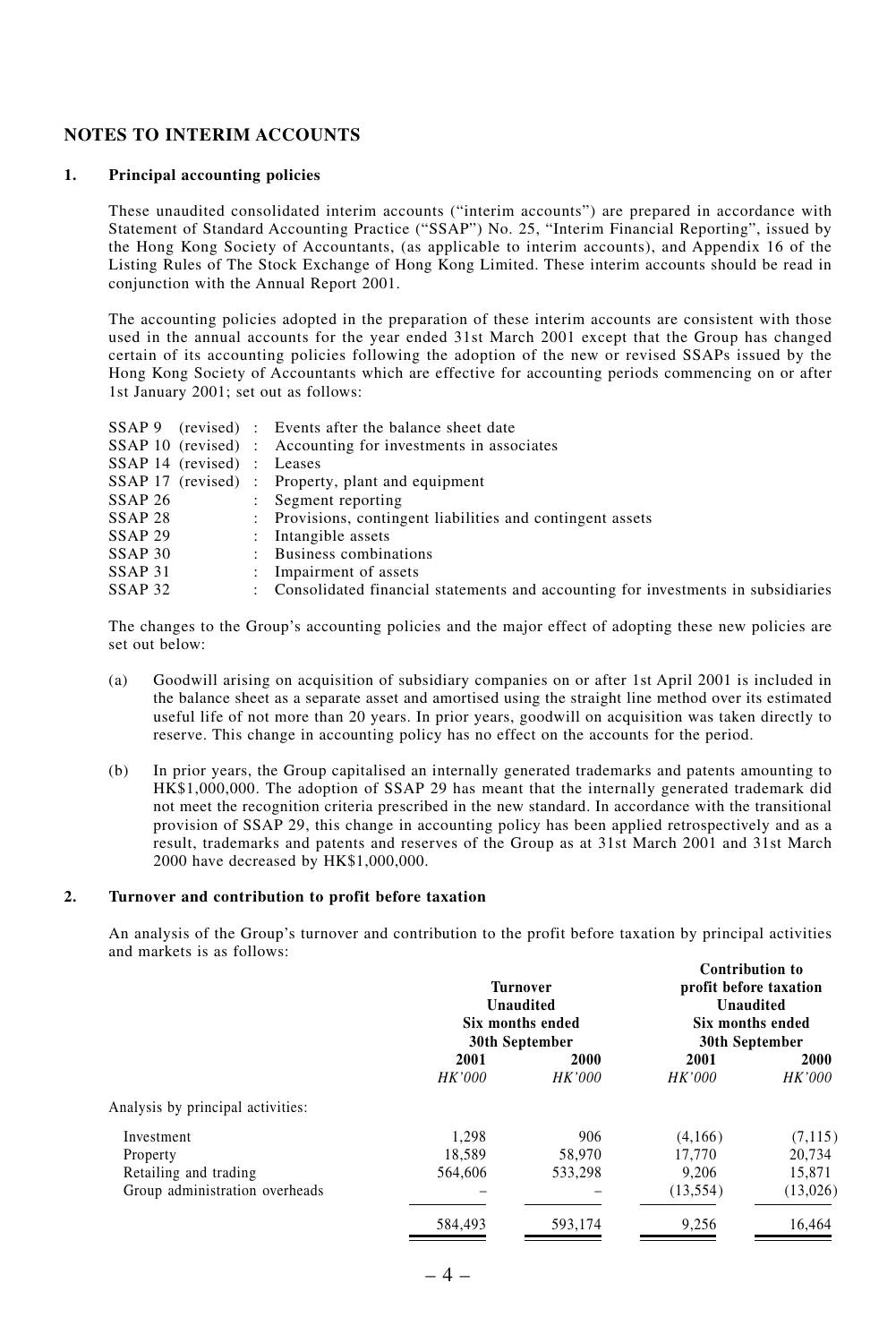|                                | Turnover<br>Unaudited<br>Six months ended<br>30th September |               | <b>Contribution to</b><br>profit before taxation<br><b>Unaudited</b><br>Six months ended<br>30th September |               |
|--------------------------------|-------------------------------------------------------------|---------------|------------------------------------------------------------------------------------------------------------|---------------|
|                                | 2001                                                        | 2000          | 2001                                                                                                       | 2000          |
|                                | <i>HK'000</i>                                               | <b>HK'000</b> | <b>HK'000</b>                                                                                              | <b>HK'000</b> |
| Analysis by principal markets: |                                                             |               |                                                                                                            |               |
| Hong Kong                      | 354,729                                                     | 385,461       | 2.640                                                                                                      | 17,619        |
| South East and Far East Asia   | 128,811                                                     | 117,820       | 3.208                                                                                                      | (1,075)       |
| Europe                         | 86.525                                                      | 71.964        | 16.671                                                                                                     | 11.951        |
| North America                  | 8.096                                                       | 10.262        | (395)                                                                                                      | (499)         |
| Others                         | 6.332                                                       | 7.667         | 686                                                                                                        | 1.494         |
| Group administration overheads |                                                             |               | (13, 554)                                                                                                  | (13,026)      |
|                                | 584.493                                                     | 593,174       | 9,256                                                                                                      | 16.464        |

#### **3. Operating profit before financing**

|                                                              | Unaudited<br><b>Six Months ended</b><br>30th September |                 |
|--------------------------------------------------------------|--------------------------------------------------------|-----------------|
|                                                              | 2001                                                   | 2000            |
|                                                              | <b>HK\$'000</b>                                        | <b>HK\$'000</b> |
| Operating profit before financing is stated after charging:  |                                                        |                 |
| Depreciation                                                 |                                                        |                 |
| Owned fixed assets                                           | 26,413                                                 | 23.319          |
| Leased fixed assets                                          | 179                                                    | 168             |
| Amortisation of trademarks and patents                       | 1,229                                                  | 1,042           |
| Loss on disposal of fixed assets                             | 211                                                    | 1,539           |
| Loss on sales of marketable securities                       | 17                                                     |                 |
| Provision for stock obsolescence and stocks written off      |                                                        | 3,354           |
| Provision for doubtful debts and bad debts written off       | 3.248                                                  | 1,141           |
| and after crediting:                                         |                                                        |                 |
| Net provision for stock obsolescence and stocks written back | 1,259                                                  |                 |

## **4. Taxation**

Hong Kong profits tax has been provided at the rate of 16% (2000: 16%) on the estimated assessable profit for the period less relief for available tax losses. Taxation on overseas profits has been calculated on the estimated assessable profit for the period at the rates of taxation prevailing in the countries in which the Group operates.

The amount of taxation charged to the consolidated profit and loss account represents:

|                                                  | Unaudited<br><b>Six Months ended</b><br>30th September |                  |
|--------------------------------------------------|--------------------------------------------------------|------------------|
|                                                  | 2001<br>HK\$'000                                       | 2000<br>HK\$'000 |
| Hong Kong profits tax                            |                                                        |                  |
| Current taxation                                 |                                                        | (405)            |
| Under provision in respect of prior years        | (726)                                                  |                  |
| Overseas profits tax                             |                                                        |                  |
| Current taxation                                 | (491)                                                  | (169)            |
| Over/(under) provision in respect of prior years | 727                                                    | (206)            |
|                                                  | (490                                                   | (780)            |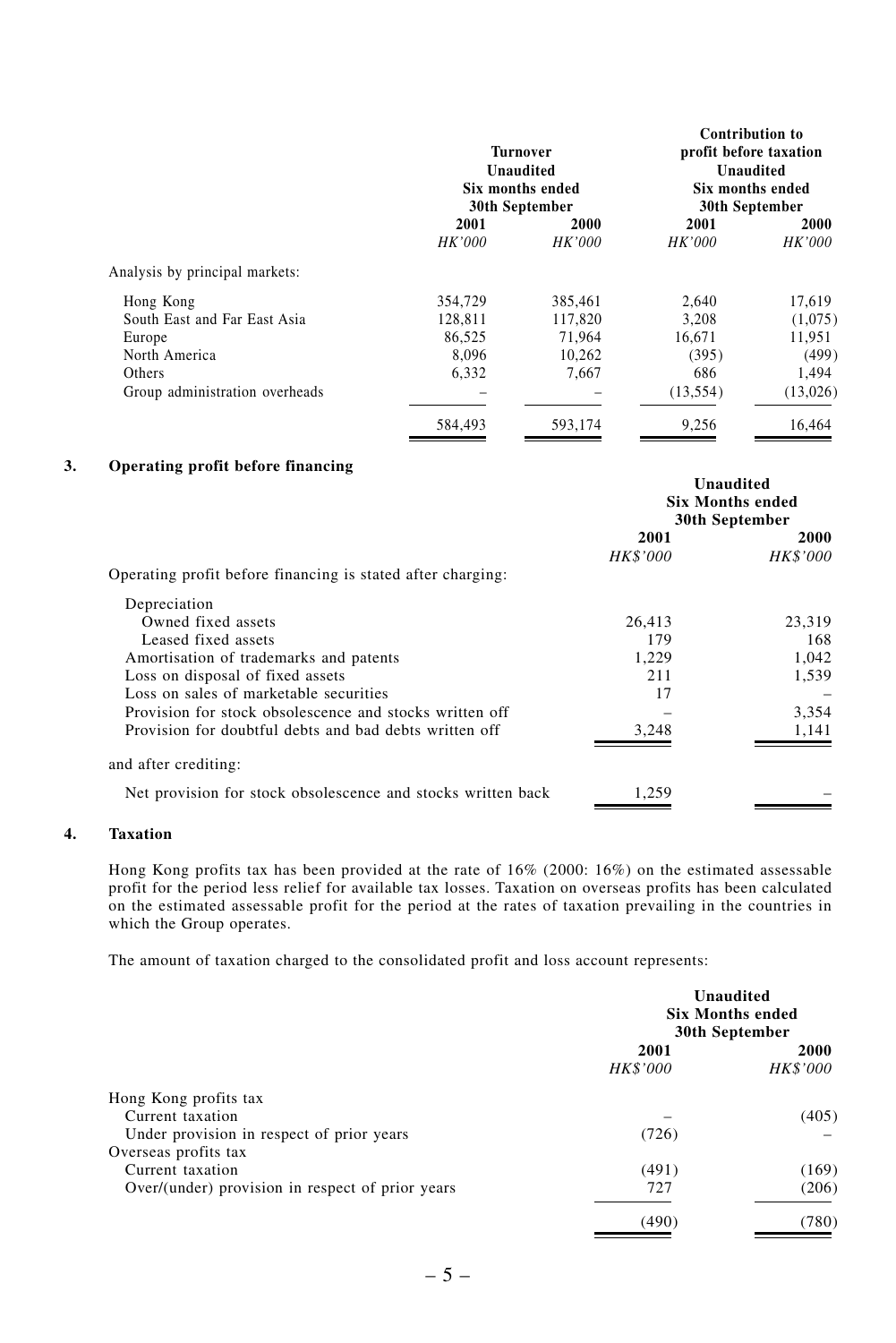#### **5. Interim dividends**

The Directors do not recommend the payment of an interim dividend for the period (2000: nil).

#### **6. Earnings per share**

The calculation of basic earnings per share is based on the Group's profit attributable to shareholders of HK\$8,766,000 (2000: HK\$15,684,000) and on the weighted average number of 936,340,023 shares (2000: 936,340,023 shares) in issue during the period.

The calculation of diluted earnings per share is based on profit attributable to shareholders of HK\$8,766,000 (2000: HK\$15,684,000) and on the weighted average number of 936,340,023 shares (2000: 936,340,023 shares) in issue during the period plus the weighted average number of 1,388,430 shares (2000: 5,857,627 shares) deemed to be issued at no consideration if all outstanding options had been exercised.

### **7. Debtors and prepayments**

The Group allows an average credit period of 60 days to its trade debtors. Included in debtors and prepayments are trade debtors (net of provision for doubtful debts) with the following aging analysis:

|                                         | Unaudited<br>30th September<br>2001<br>HK\$'000 | 31st March<br>2001<br><b>HK\$'000</b> |
|-----------------------------------------|-------------------------------------------------|---------------------------------------|
| Trade debtors                           |                                                 |                                       |
| Below 60 days                           | 32,504                                          | 31,782                                |
| Over 60 days                            | 23,814                                          | 18,160                                |
|                                         | 56,318                                          | 49,942                                |
| Deposits, prepayments and other debtors | 253,117                                         | 250,361                               |
|                                         | 309,435                                         | 300,303                               |
|                                         |                                                 |                                       |

#### **8. Creditors and accruals**

Included in creditors and accruals are trade creditors with the following aging analysis:

|                              | Unaudited<br>30th September<br>2001<br>HK\$'000 | 31st March<br>2001<br><b>HK\$'000</b> |
|------------------------------|-------------------------------------------------|---------------------------------------|
| Trade creditors              |                                                 |                                       |
| Below 60 days                | 70,986                                          | 67,344                                |
| Over 60 days                 | 79,759                                          | 63,306                                |
|                              | 150,745                                         | 130,650                               |
| Other creditors and accruals | 224,899                                         | 233,206                               |
|                              | 375,644                                         | 363,856                               |

## **9. Share capital**

There was no change in the Company's share capital during the half year ended 30th September 2001. During the period, no further share options were granted by the Company and no share options outstanding as at 31st March 2001 were exercised by the option holders except that 3,000,000 share options previously held by Mrs Sudarat Sagarino have lapsed upon her resignation from the board on 23rd August 2001.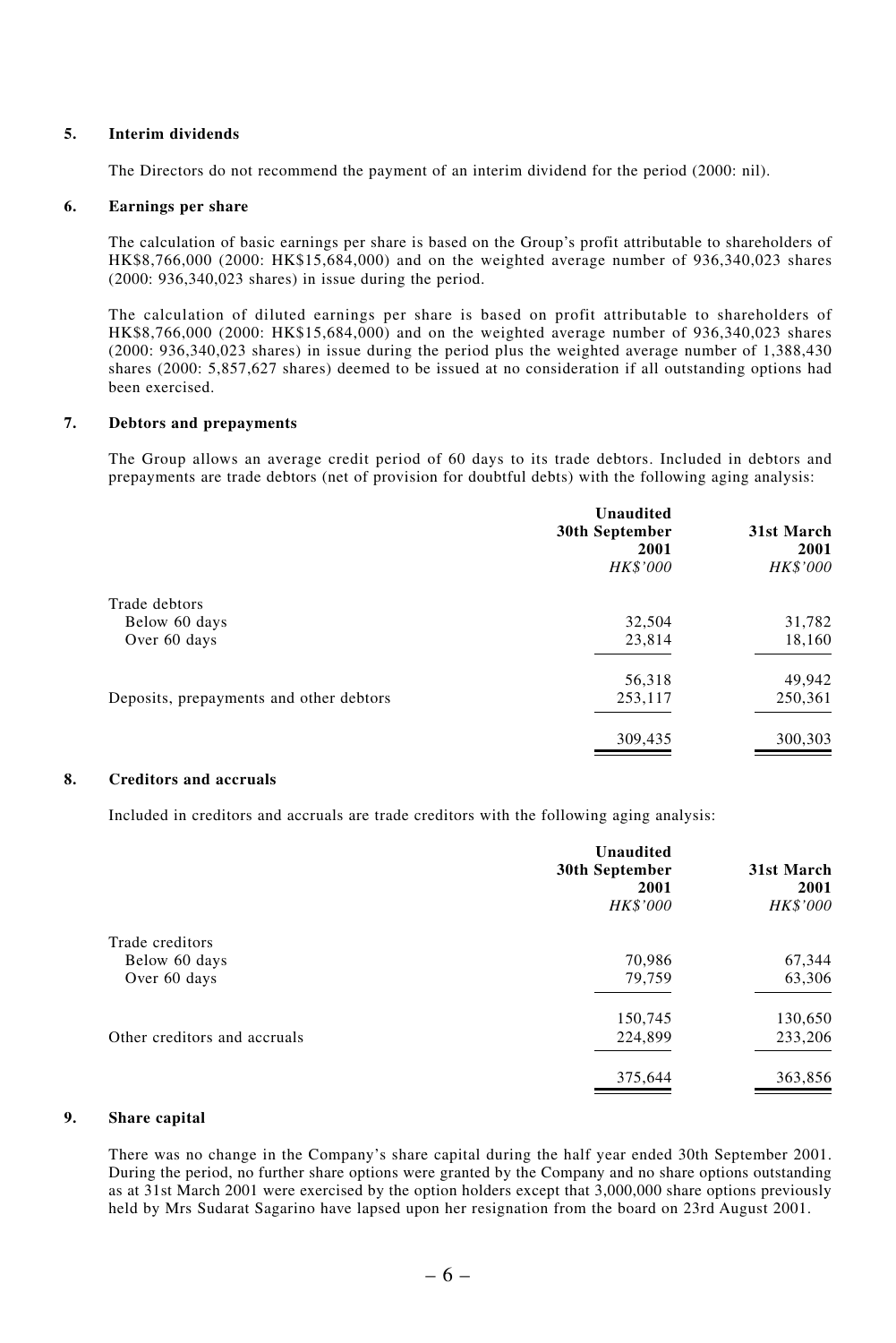# **10. Reserves**

| Balance as at 1st April 2001                                               | Unaudited<br><b>HK\$'000</b> |
|----------------------------------------------------------------------------|------------------------------|
| As previously reported                                                     | 663,699                      |
| Prior period adjustment (note $1(b)$ )                                     | (1,000)                      |
| As restated                                                                | 662.699                      |
| Exchange gains arising on translation of overseas subsidiary companies not |                              |
| recognised in the profit and loss account                                  | 3,313                        |
| Profit retained for the six months ended 30th September 2001               | 8,766                        |
| Balance as at 30th September 2001                                          | 674,778                      |

### **11. Other long term liabilities**

|                                                | Note | Unaudited<br>30th September<br>2001<br><b>HK\$'000</b> | 31st March<br>2001<br><b>HK\$'000</b> |
|------------------------------------------------|------|--------------------------------------------------------|---------------------------------------|
| Bank loans, secured                            | (a)  | 312,574                                                | 317,659                               |
| Bank loans, unsecured                          | (a)  | 1.002                                                  |                                       |
| Obligations under finance leases               | (b)  | 3,250                                                  | 3,104                                 |
| Loan from a related company                    | (c)  | 33,000                                                 | 43,200                                |
| Loan from a director                           |      | 15,835                                                 | 14,720                                |
| Construction costs and retention money payable |      | 5,090                                                  | 8,531                                 |
| Amount payable within one year included        |      | 370,751                                                | 387,214                               |
| under current liabilities                      |      | 23,747                                                 | 27,630                                |
|                                                |      | 347,004                                                | 359,584                               |

# (a) The bank loans are repayable as follows:

|                                                                     | Bank loans, secured<br>Unaudited          |                                       | Bank loans, unsecured<br>Unaudited        |                                       |
|---------------------------------------------------------------------|-------------------------------------------|---------------------------------------|-------------------------------------------|---------------------------------------|
|                                                                     | 30th September<br>2001<br><b>HK\$'000</b> | 31st March<br>2001<br><b>HK\$'000</b> | 30th September<br>2001<br><b>HK\$'000</b> | 31st March<br>2001<br><b>HK\$'000</b> |
| Not exceeding 1 year<br>More than 1 year, but not exceeding 2 years | 15.934<br>251,438                         | 10.248<br>20.787                      | 547<br>455                                |                                       |
| More than 2 years, but not exceeding 5 years<br>More than 5 years   | 39,881<br>5,321                           | 277,011<br>9,613                      |                                           |                                       |
|                                                                     | 312,574                                   | 317,659                               | 1,002                                     |                                       |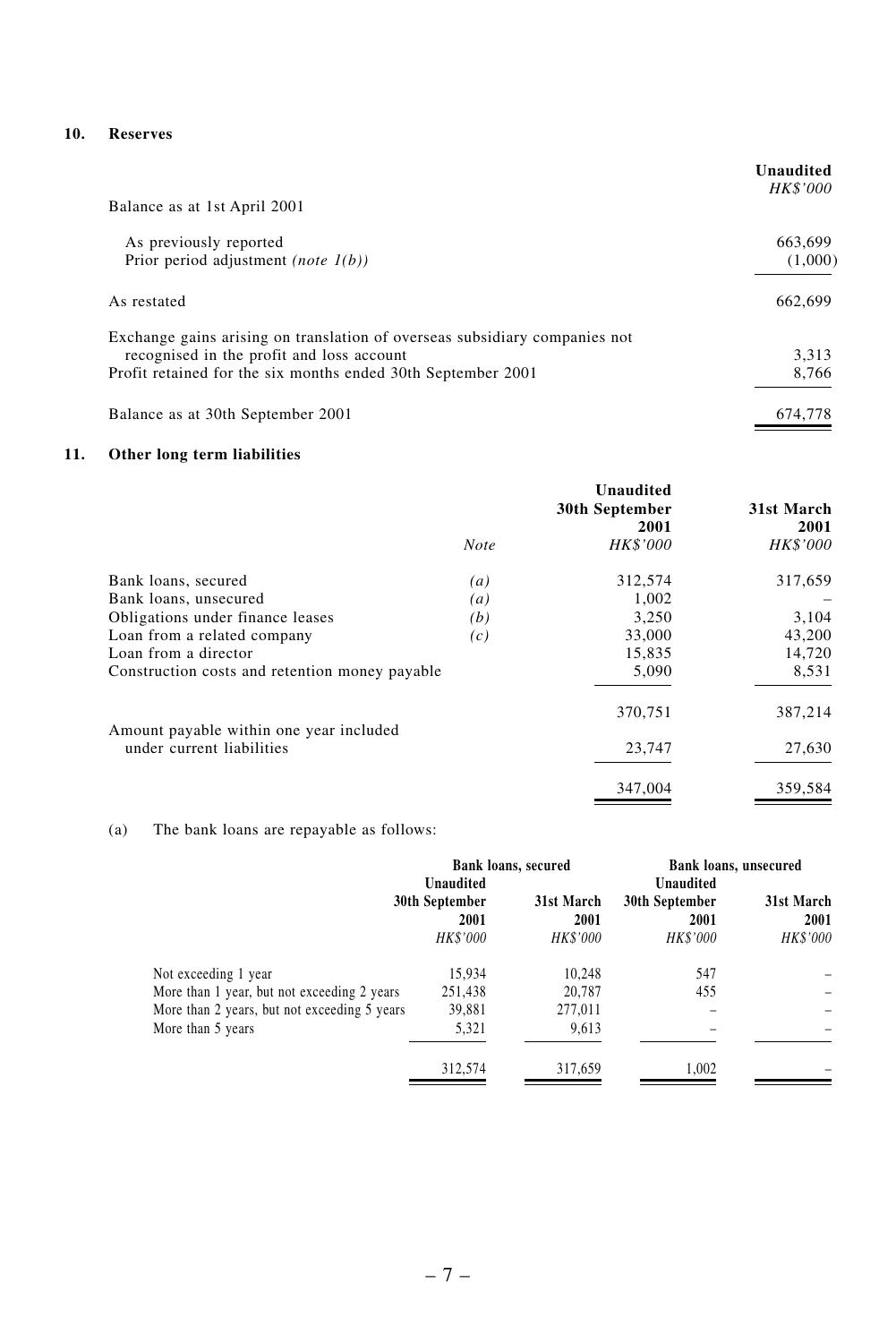(b) The obligations under finance leases are repayable as follows:

|                                              |                                                        | Minimum lease payments         |                                                        | Present value                         |
|----------------------------------------------|--------------------------------------------------------|--------------------------------|--------------------------------------------------------|---------------------------------------|
|                                              | Unaudited<br>30th September<br>2001<br><b>HK\$'000</b> | 31st March<br>2001<br>HK\$'000 | Unaudited<br>30th September<br>2001<br><b>HK\$'000</b> | 31st March<br>2001<br><b>HK\$'000</b> |
|                                              |                                                        |                                |                                                        |                                       |
| Not exceeding 1 year                         | 1,330                                                  | 1,228                          | 1,266                                                  | 1,182                                 |
| More than 1 year, but not exceeding 2 years  | 978                                                    | 905                            | 924                                                    | 863                                   |
| More than 2 years, but not exceeding 5 years | 937                                                    | 930                            | 886                                                    | 885                                   |
| More than 5 years                            | 174                                                    | 174                            | 174                                                    | 174                                   |
|                                              | 3,419                                                  | 3,237                          | 3,250                                                  | 3,104                                 |
| Future finance charges on finance leases     | (169)                                                  | (133)                          |                                                        |                                       |
|                                              | 3,250                                                  | 3,104                          |                                                        |                                       |

(c) The loan payable is unsecured and carries interest at prime rate. Except for the loan amount of HK\$27,000,000 which is not repayable on or before 1st October 2002, the balance is repayable within one year.

#### **12. Contingent liabilities**

|     |                  | Unaudited                    |                 |  |
|-----|------------------|------------------------------|-----------------|--|
|     |                  | 31st March<br>30th September |                 |  |
|     |                  | 2001                         | 2001            |  |
|     |                  | <b>HK\$'000</b>              | <b>HK\$'000</b> |  |
| (a) | Bills discounted | 7.161                        | 5,865           |  |

(b) The status of the Group's arbitrations and liability for latent defects in respect of the sale of Titus Square were fully disclosed in the Annual Report 2001 except that determination of the arbitration with the contractor for the Titus Square development is now anticipated in 2002.

#### **13. Commitments**

|     |                                                                      | Unaudited<br>30th September<br>2001<br>HK\$'000 | 31st March<br>2001<br><b>HK\$'000</b> |
|-----|----------------------------------------------------------------------|-------------------------------------------------|---------------------------------------|
| (a) | Commitments in respect of expenditure on<br>leasehold improvements   |                                                 |                                       |
|     | Contracted but not provided for<br>Authorised but not contracted for | 1,616<br>1,353                                  | 1.597                                 |
|     |                                                                      | 2.969                                           | 1.597                                 |

(b) The details of a subsidiary company's commitment to repurchase a property previously sold were fully disclosed in the Annual Report 2001. The transaction has not been completed up to the date of this report.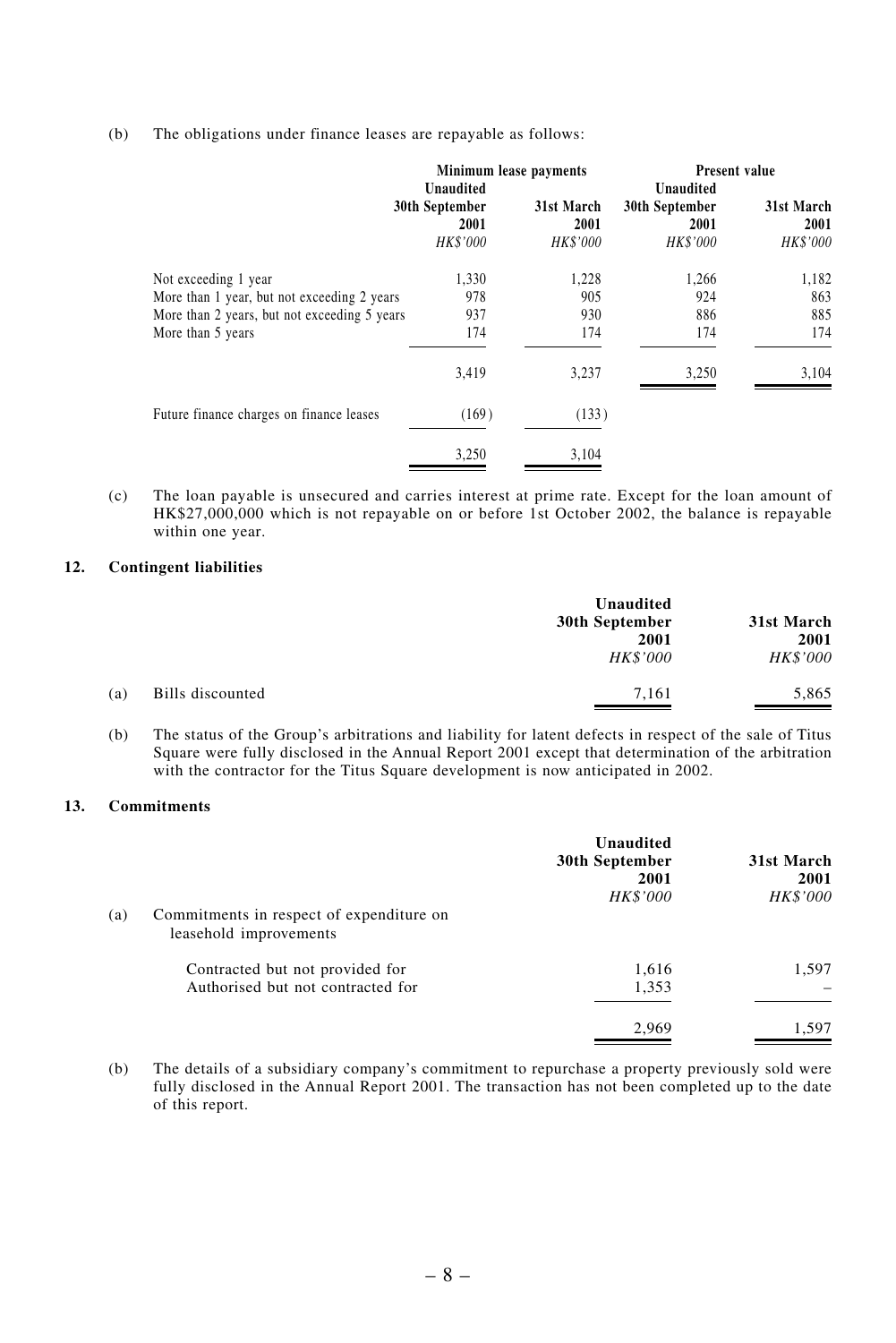#### **14. Related party transactions**

|                                                 | Unaudited<br><b>Six Months ended</b><br>30th September |                 |
|-------------------------------------------------|--------------------------------------------------------|-----------------|
|                                                 | 2001                                                   | 2000            |
|                                                 | <b>HK\$'000</b>                                        | <b>HK\$'000</b> |
| Purchases of goods from related companies       | 18.795                                                 | 16,269          |
| Rental income received from related companies   | 957                                                    | 975             |
| Interest income received from a related company | 2,308                                                  | 2,235           |
| Interest expense paid to a related company      | 1,001                                                  | 1.499           |

The terms of these related party transactions have not changed from those disclosed in the Annual Report 2001. In addition, purchases of watch products amounting to HK\$16,315,000 and purchases of optical products amounting to HK\$1,264,000 during the period also constitute connected transactions under the Rules Governing the Listing of Securities on The Stock Exchange of Hong Kong Limited. These connected transactions were announced on 15th August 2001 and 15th October 2001 for watch products and optical products respectively.

### **15. Subsequent events**

Subsequent to the balance sheet date, the Group entered into agreement for the disposal of a property to a third party at a consideration of HK\$21,000,000.

### **MANAGEMENT DISCUSSION AND ANALYSIS**

### **REVIEW OF GROUP OPERATIONS FOR THE SIX MONTHS ENDED 30TH SEPTEMBER 2001**

The Group reported a profit attributable to shareholders of HK\$8.8 million compared to HK\$15.6 million last year.

### **Retail and Trading Division**

The Group's retail and trading subsidiaries within this Division which includes City Chain, Optical 88 and Hipo.fant and its export arm managed to maintain and in some cases, better their respective sales turnovers compared to the corresponding period last year. Turnover increased by 6% compared to the previous half year. This was due to improvements made in key areas like, product development, product mix and quality, shop location and prices.

However, a very competitive business environment affected profit margins. Half yearly profits generated by this Division fell to HK\$9 million compared to profits of HK\$15.9 million last year.

The accelerated downturn of the U.S. economy has severely affected retail sentiment in Asia. In Hong Kong, City Chain maintained its sales turnover but a loss of HK\$2.5 million was recorded compared to a profit of HK\$5.9 million for the same period last year. City Chain in Singapore and Malaysia reported satisfactory growth with improved sales turnovers. In Thailand, sales turnover was maintained.

Optical 88 in Hong Kong reported breakeven results with slightly improved turnover figures compared to the corresponding period last year. The local optical industry remains extremely saturated. To improve margins, product mix with healthier margins were introduced. We have also introduced various packaged services and products at very competitive prices. Thailand and Singapore Optical 88 also reported satisfactory turnover figures and it is expected that these two operations will contribute profits in the second half of the year.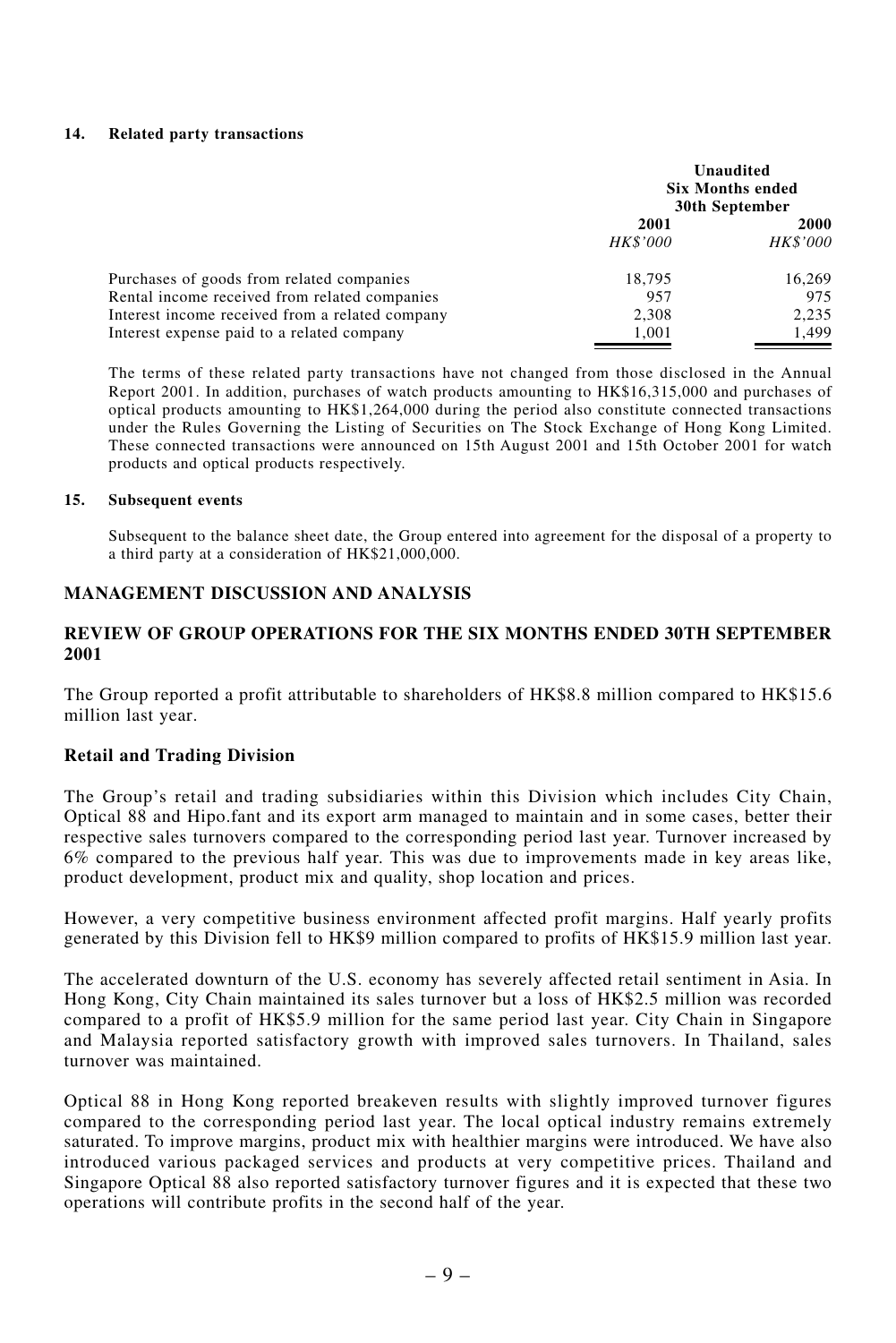In Hong Kong, Hipo.fant reported similar sales turnover figures with a loss of HK\$1.6 million compared to breaking even over the same period last year. Customers continued to bargain hunt and this has again affected profit margins. Following the Group's efforts, during the last few years, Hipo.fant now enjoys instant brand recognition in Hong Kong. To further strengthen the brand, we will focus more on selecting sites away from fringe locations and in central areas. Shop sizes will also be increased. There are now 4 Hipo.fant shops in Singapore. All these shops are located in main business or prime shopping districts. Initial sales have been satisfactory.

Cost cutting measures to reduce operational costs are still in place. Non-performing shops will be closed when their leases expire.

The Group's total stores increased from 401 as at 31st March 2001 to 408 as at 30th November 2001.

Our export and overseas trading subsidiaries reported a profit of HK\$5 million, a slight improvement from the corresponding period last year whilst overall turnover improved by 16%. Greater advertising activity for adidas brought an increasing number of distribution points and sales.

## **Property Investment Division**

Stelux House continues to contribute stable income. Leases which are due for expiry have been renewed on satisfactory terms, considering the very poor local leasing conditions. After 30th September 2001, a shop property was disposed of for HK\$21 million.

### **Prospects**

In the very short term, we do not expect to see any major turnaround in retail sentiment in Hong Kong or regionally. However, we hope that efforts made to increase the attractiveness of Hong Kong as a major tourist hub and particularly, the expected lifting of the quota for mainland visitors will bring some cheer back to this sector. Overall, we remain cautiously hopeful of maintaining the performance for the three chains in the second part of the year.

Last year with improving Asian economies, we adopted a strategy to further strengthen the market shares of our three retail chains. Following the unexpected turn of events in the U.S., we have since modified this strategy. We have suspended existing plans for the opening of further shops in Hong Kong, where City Chain, Optical 88 and Hipo.fant already have a substantial, if not, major presence. We will however continue to selectively open new shops in countries like Thailand, Singapore and Malaysia, where rentals and other costs are still relatively low as we see opportunities for growth in these places in the medium to longer term.

At the same time, the Group has been exploring different ways to expand its watch business in the PRC and hopes soon to implement plans to increase either watch brand counters or City Chain counters in the PRC.

## **FINANCE**

The Group's bank borrowings at balance sheet date were HK\$532 million (at 31st March 2001: HK\$511 million), out of which, HK\$235 million (at 31st March 2001: HK\$203 million) were repayable within 12 months. The Group's gearing ratio at balance sheet date was 0.69 (at 31st March 2001: 0.68), and was calculated based on the Group's bank borrowings and shareholders' funds of HK\$768 million (at 31st March 2001: HK\$756 million). Efforts have been taken to improve this gearing ratio by increasing stock turnover and reducing stock levels.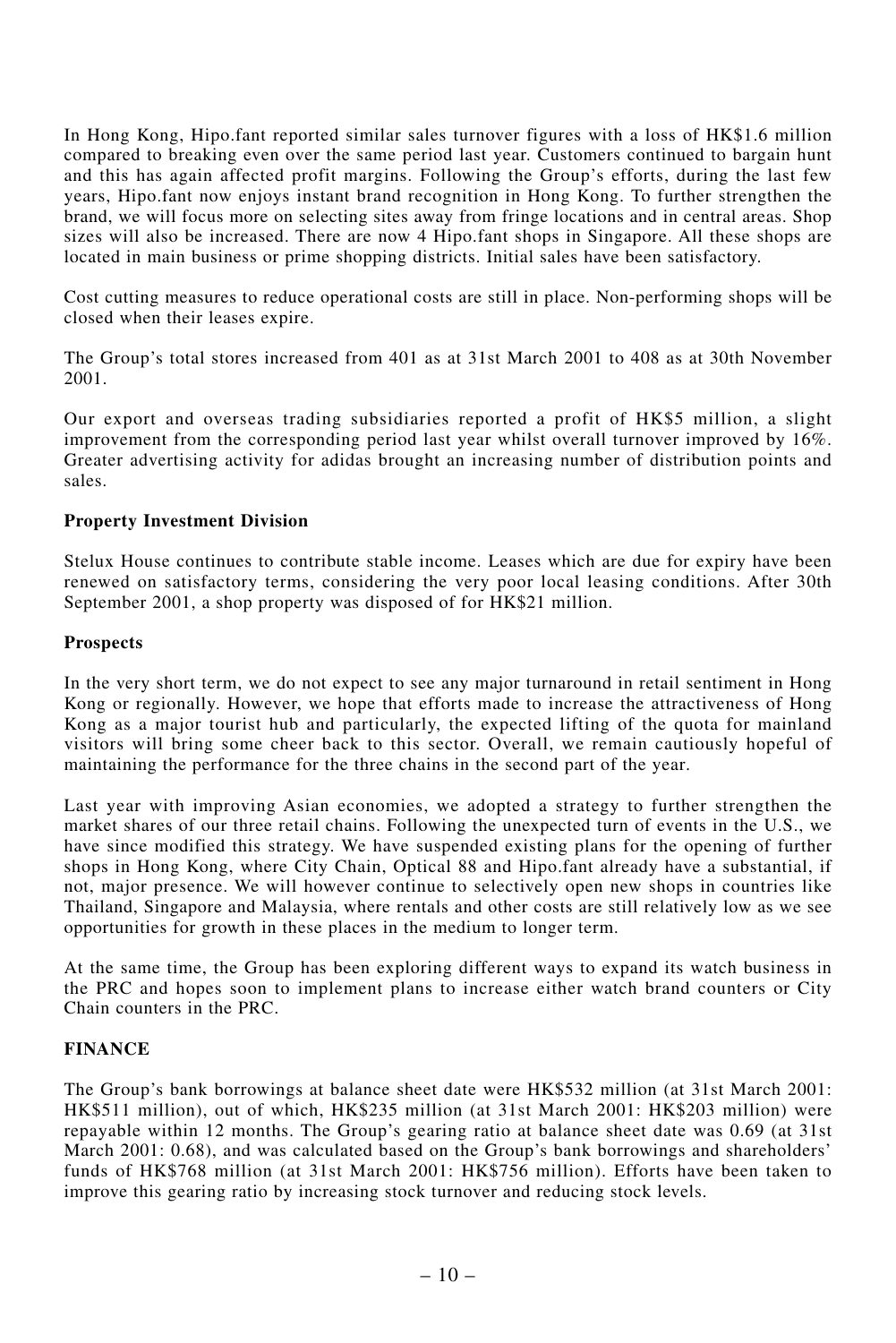As at balance sheet date, 3% (at 31st March 2001: 4%) of the Group's bank borrowings were denominated in foreign currencies. Group borrowings denominated in Hong Kong Dollars were on a floating rate basis at either bank prime lending rates or short-term inter-bank offer rates. We have successfully negotiated further interest rate reductions. Since the reductions were effected after the balance sheet date, the benefits will only be reflected in the results for the second half year.

The Group does not engage in speculative derivative trading.

# **CAPITAL STRUCTURE OF THE GROUP**

There was no change in the capital structure of the Group during the period except that 3,000,000 share options previously held by Mrs Sudarat Sagarino have lapsed upon her resignation from the board on 23rd August 2001.

# **CHANGES IN THE COMPOSITION OF THE GROUP DURING THE INTERIM PERIOD**

There was no change in the composition of the Group during the interim period.

# **SEGMENTAL INFORMATION**

An analysis of the Group's turnover and contribution to the profit before taxation by principal activities and markets is shown in note 2 to the interim accounts.

# **NUMBER AND REMUNERATION OF EMPLOYEES, REMUNERATION POLICIES, BONUS AND SHARE OPTION SCHEMES AND TRAINING SCHEMES**

The Group's remuneration policies are reviewed on a regular basis and remuneration packages are in line with market practices in the relevant countries where the Group operates. As of 30th September 2001, the Group had 1,843 (at 30th September 2000: 1,814) employees. Details of outstanding share options were disclosed in the Group's Annual Report 2001 and the above section, "Capital Structure of the Group".

# **DETAILS OF THE CHARGES ON GROUP ASSETS**

At 30th September 2001, certain of the Group's land and buildings amounting to HK\$235,540,000 (at 31st March 2001: HK\$238,217,000), investment properties amounting to HK\$592,050,000 (at 31st March 2001: HK\$592,050,000) and plant and equipment amounting to HK\$1,757,000 (at 31st March 2001: HK\$2,164,000) were pledged to secure banking facilities granted to the Group.

# **PURCHASE, SALES OR REDEMPTION OF LISTED SECURITIES**

During the period, there was no purchase, sale or redemption by the Company, or any of its subsidiary companies, of the Company's listed securities.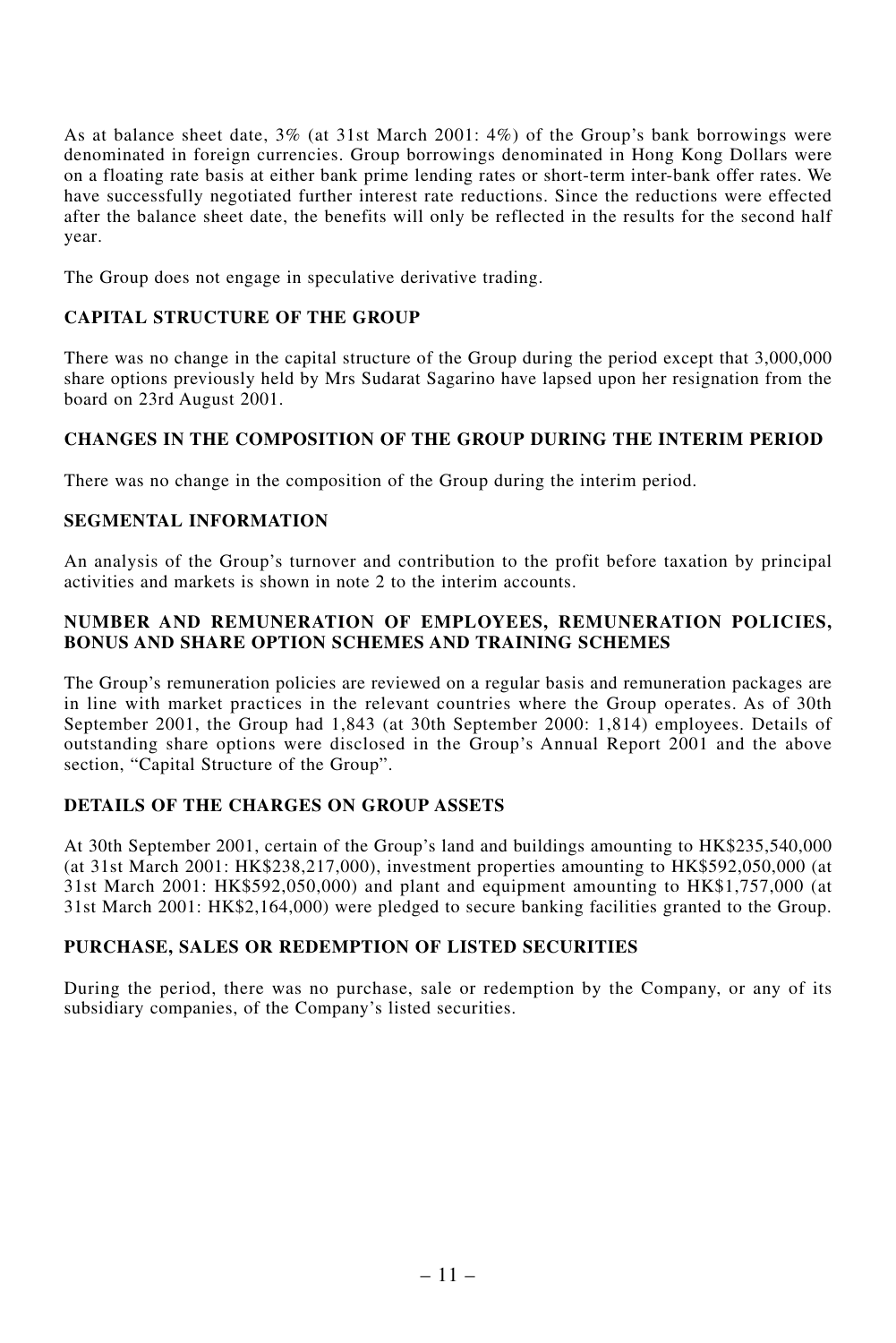# **DIRECTORS' INTERESTS**

As at 30th September 2001, the interests of the directors and their associates in the shares and options of the Company and its associated corporations as recorded in the register maintained under section 29 of the Securities (Disclosure of Interests) Ordinance ("SDI Ordinance") were as follows:

## **(a) The Company – Ordinary shares**

|                      | Number of shares      |                            |                            |              |
|----------------------|-----------------------|----------------------------|----------------------------|--------------|
|                      | Personal<br>interests | Family<br>interests        | Corporate<br>interests     | Total        |
| Mr Wong Chue Meng    | 12,114,080            | 527,570,666 <sup>(1)</sup> | 609,471,959(1)             | 630,716,964* |
| Mr Wong Chong Po     | 3,600,000             | -                          | 518,439,741 <sup>(2)</sup> | 522,039,741  |
| Mr Joseph C. C. Wong | 5,077,211             | 10,000                     |                            | 5,087,211    |
| Mr Sakorn Kanjanapas | 391,056               |                            |                            | 391,056      |

### **(b) The Company – Number of options to subscribe for ordinary shares of HK\$0.1 each**

|                         | Number of options     |                     |                        |              |
|-------------------------|-----------------------|---------------------|------------------------|--------------|
|                         | Personal<br>interests | Family<br>interests | Corporate<br>interests | <b>Total</b> |
| Mr Joseph C. C. Wong    | 11,000,000            |                     | -                      | 11,000,000   |
| Mr Chu Kai Wah, Anthony | 3,000,000             |                     | -                      | 3,000,000    |
| Mr Lee Shu Chung, Stan  | 3,000,000             |                     |                        | 3,000,000    |
| Mr Wong Yuk Woon        | 3,000,000             |                     |                        | 3,000,000    |

### **(c) Subsidiary companies**

| Personal<br>interests                                                                                                                                     | Family<br>interests | Corporate<br>interests                                                                                                           | Total            |
|-----------------------------------------------------------------------------------------------------------------------------------------------------------|---------------------|----------------------------------------------------------------------------------------------------------------------------------|------------------|
|                                                                                                                                                           |                     |                                                                                                                                  |                  |
|                                                                                                                                                           |                     | 208,800                                                                                                                          | 208,800          |
| 200                                                                                                                                                       |                     | 208,800                                                                                                                          | 209,000          |
| 200                                                                                                                                                       |                     | 208,800                                                                                                                          | 209,000          |
| 200                                                                                                                                                       |                     | 208,800                                                                                                                          | 209,000          |
|                                                                                                                                                           |                     |                                                                                                                                  |                  |
| 600                                                                                                                                                       |                     |                                                                                                                                  | 600              |
| 600                                                                                                                                                       |                     |                                                                                                                                  | 600              |
| 600                                                                                                                                                       |                     |                                                                                                                                  | 600              |
| Mr Wong Chue Meng<br>Mr Wong Chong Po<br>Mr Joseph C. C. Wong<br>Mr Sakorn Kanjanapas<br>Mr Wong Chong Po<br>Mr Joseph C. C. Wong<br>Mr Sakorn Kanjanapas |                     | City Chain (Thailand) Company Limited – Preference shares (3)<br>Stelux Watch (Thailand) Company Limited – Preference shares (4) | Number of shares |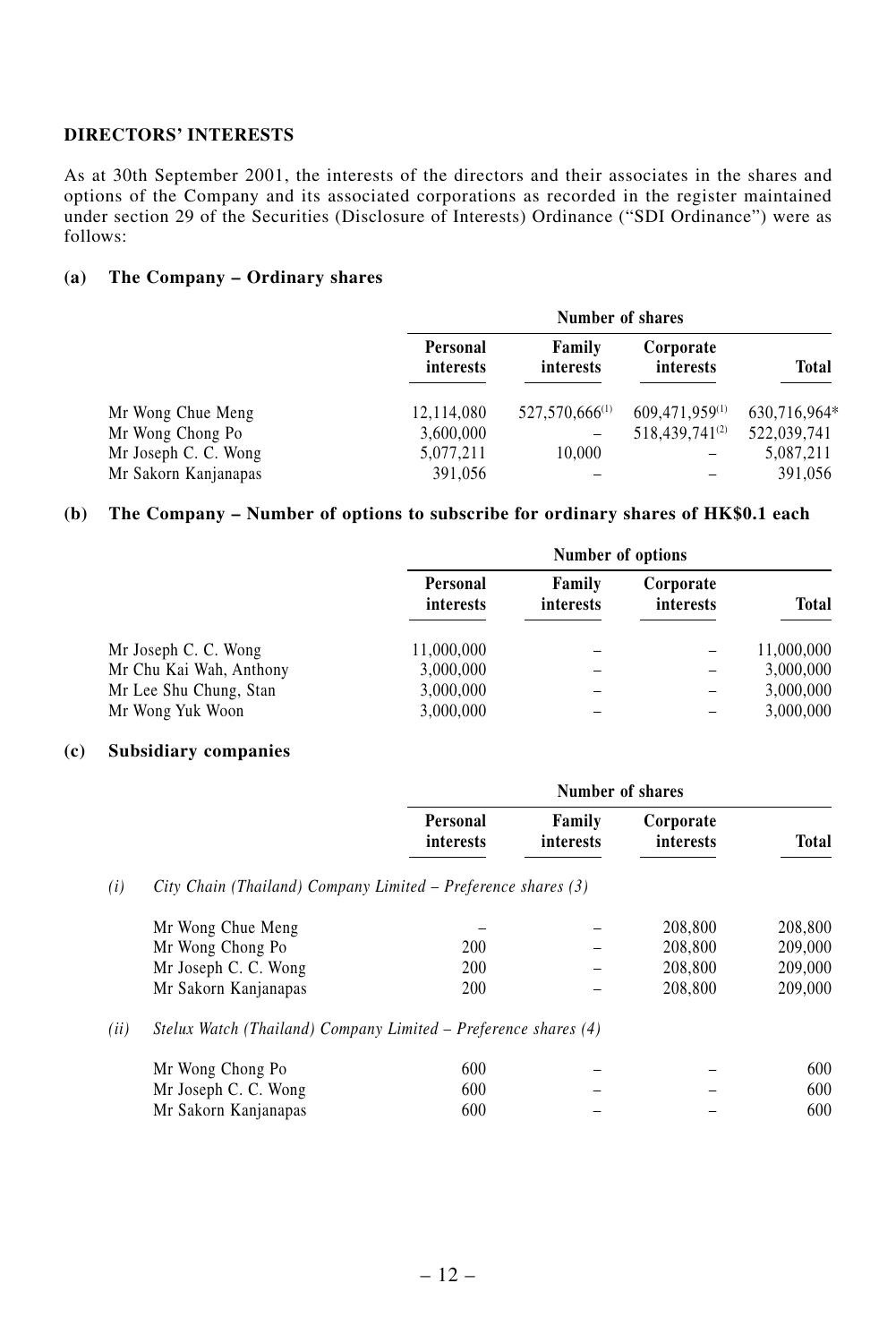|       |                                                               |                       | Number of shares    |                        |              |  |
|-------|---------------------------------------------------------------|-----------------------|---------------------|------------------------|--------------|--|
|       |                                                               | Personal<br>interests | Family<br>interests | Corporate<br>interests | <b>Total</b> |  |
| (iii) | Optical 88 (Thailand) Company Limited – Preference shares (5) |                       |                     |                        |              |  |
|       | Mr Wong Chue Meng                                             |                       |                     | 225,000                | 225,000      |  |
|       | Mr Wong Chong Po                                              | 5,000                 | -                   | 225,000                | 230,000      |  |
|       | Mr Joseph C. C. Wong                                          | 5,000                 | -                   | 225,000                | 230,000      |  |
|       | Mr Sakorn Kanjanapas                                          | 5,000                 |                     | 225,000                | 230,000      |  |

\* Total interests excluding duplication as explained in the respective notes.

By virtue of the SDI Ordinance and his interests in the ultimate holding company, Yee Hing Company Limited, Thong Sia Company Limited, Active Lights Company Limited and Yee Hing International Limited, Mr Wong Chue Meng is deemed to have family and corporate interests in the shares of the Company and its associated corporations at 30th September 2001 as follows:

(1) This includes the duplication of corporate interests of 518,439,741 shares through Yee Hing Company Limited, Active Lights Company Limited and Yee Hing International Limited in which Mr Wong Chue Meng is deemed to have both family and corporate interests.

By virtue of the SDI Ordinance, Mr Wong Chong Po is deemed to have corporate interests in the shares of the Company and its associated corporations at 30th September 2001 as follows:

(2) Mr Wong Chong Po has beneficial interests in Yee Hing Company Limited which has corporate interests in the Company.

By virtue of the SDI Ordinance and their family and corporate interests in the Company stated above, Mr Wong Chue Meng, Mr Wong Chong Po, Mr Joseph C. C. Wong and Mr Sakorn Kanjanapas are deemed to have corporate interests in City Chain (Thailand) Company Limited at 30th September 2001 as follows:

(3) City Chain (Thailand) Company Limited is deemed to be a wholly owned subsidiary company of the Company as all its ordinary shares carrying voting rights are held by a wholly owned subsidiary of the Company. The interests of these directors in the ordinary shares of City Chain (Thailand) Company Limited are therefore equivalent to their respective personal, family and corporate interests in the Company. The preference shares held by certain directors represent preference shares issued by City Chain (Thailand) Company Limited which do not carry any voting rights and which are not entitled to any profit sharing but are only entitled to annual fixed dividends.

By virtue of the SDI Ordinance and their family and corporate interests in the Company stated above, Mr Wong Chong Po, Mr Joseph C. C. Wong and Mr Sakorn Kanjanapas are deemed to have corporate interests in Stelux Watch (Thailand) Company Limited at 30th September 2001 as follows:

(4) Stelux Watch (Thailand) Company Limited is deemed to be a wholly owned subsidiary company of the Company as all its ordinary shares carrying voting rights are held by a wholly owned subsidiary of the Company. The interests of these directors in the ordinary shares of Stelux Watch (Thailand) Company Limited are therefore equivalent to their respective personal, family and corporate interests in the Company. The preference shares held by certain directors represent preference shares issued by Stelux Watch (Thailand) Company Limited which do not carry any voting rights and which are not entitled to any profit sharing but are only entitled to annual fixed dividends.